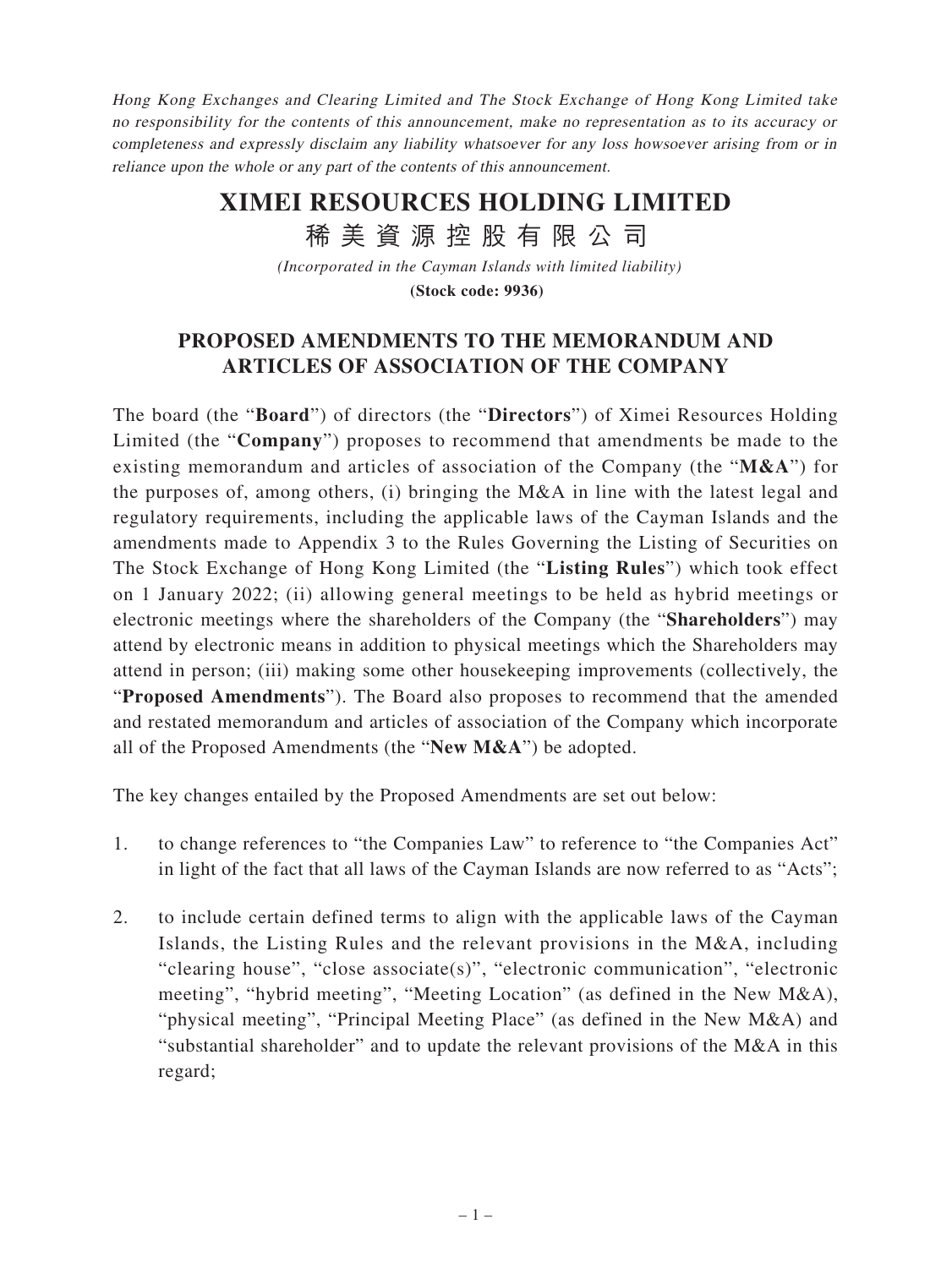- 3. to clarify that any person appointed by the Directors to fill a casual vacancy on, or as an addition to, the Board shall hold office only until the first annual general meeting of the Company after his appointment, and shall then be eligible for re-election;
- 4. to provide that the Company must hold an annual general meeting in each financial year and that such annual general meeting must be held within six months after the end of the Company's financial year;
- 5. to provide that all Shareholders shall have the right to: (i) speak at a general meeting of the Company; and (ii) vote at a general meeting of the Company, except where a Shareholder is required, by the Listing Rules, to abstain from voting to approve the matter under consideration;
- 6. to clarify that where a Shareholder, which is a clearing house, appoints a representative(s) to attend any general meeting of the Company such representative(s) shall be entitled to speak and vote individually on a show of hands;
- 7. to clarify that Shareholders holding a minority stake of 10% in the total number of issued shares shall be able to convene an extraordinary general meeting and add resolutions to a meeting agenda;
- 8. to clarify that remuneration of the auditor of the Company (the "**Auditor**") shall be fixed by ordinary resolution at the general meeting at which it is appointed;
- 9. to clarify that removal of the Auditor shall be approved by ordinary resolution at a general meeting;
- 10. to exclude the application of Section 8 and Section 19 of the Electronic Transactions Act (as revised) of the Cayman Islands to the extent it imposes obligations or requirements in addition to those set out in the M&A;
- 11. to provide that any Shareholder or Director attending and participating at a meeting held by means of electronic facilities shall be deemed to be present at that meeting;
- 12. to clarify that references to a person's participation in the business of a general meeting include the right (including, in the case of a corporation, through a duly authorised representative) to speak or communicate, vote, be represented by a proxy and have access in hard copy or electronic form to all documents required to be made available at the meeting;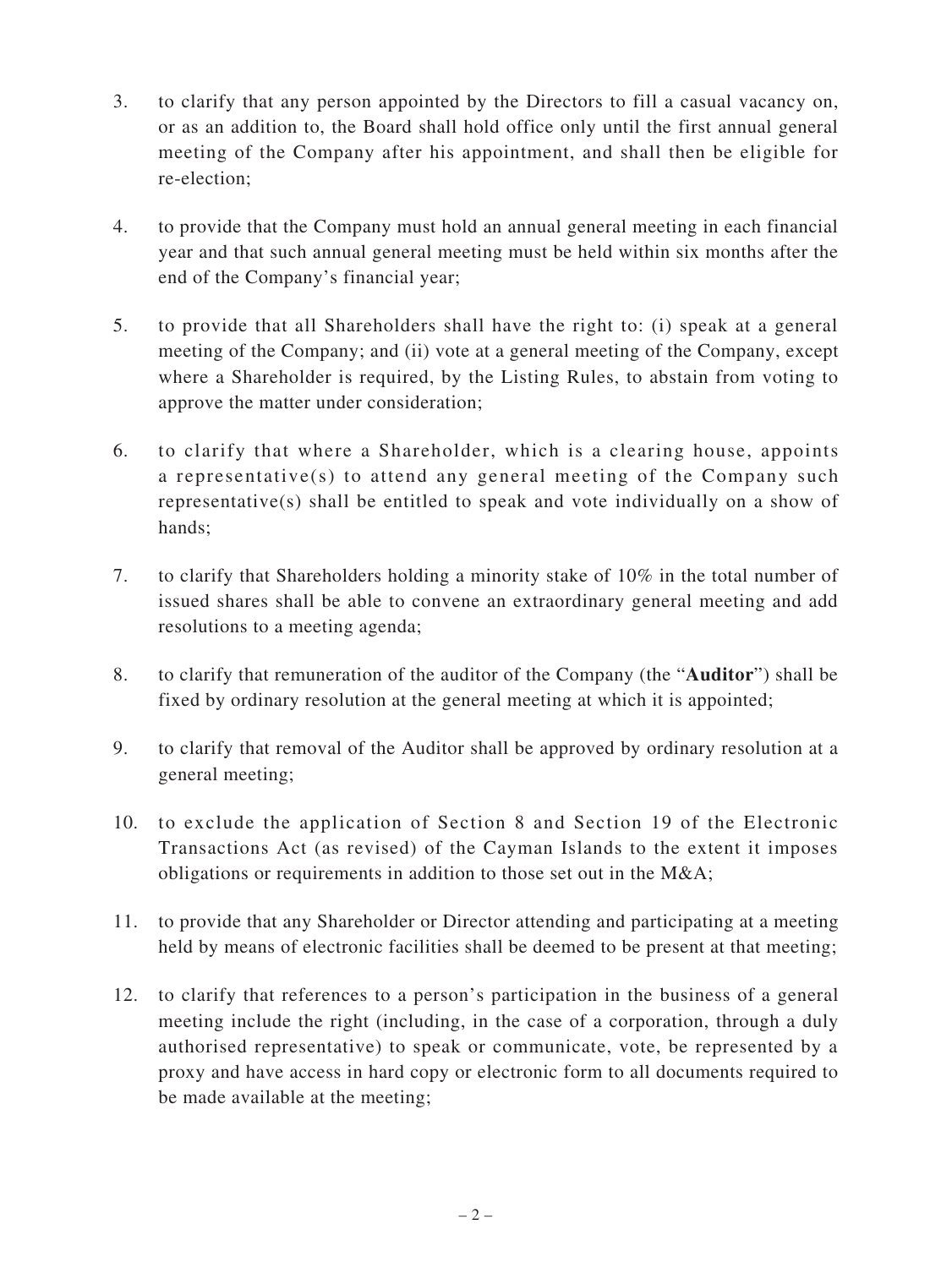- 13. to clarify that references to electronic facilities include website addresses, webinars, webcasts, video or any form of conference call systems (telephone, video, web or otherwise);
- 14. to clarify that no provision precludes the holding and conducting of a general meeting of the Company in such a way that persons who are not present together at the same place or places may by electronic means attend and participate in it;
- 15. to provide that in relation to convening a general meeting:
	- (1) the Board may determine whether to hold a general meeting (including an annual general meeting, any adjourned meeting or postponed meeting) as a physical meeting in any part of the world and at one or more locations, as a hybrid meeting or as an electronic meeting;
	- (2) the notice of a general meeting shall specify the particulars of the resolutions, time and date of the meeting, the place of the meeting (save for an electronic meeting), the Principal Meeting Place (if there is more than one meeting location as determined by the Board pursuant to the New M&A) and agenda, and that, if the general meeting is to be a hybrid meeting or an electronic meeting, the notice shall include details of the electronic facilities;
- 16. to provide that, in a general meeting where a quorum of the Shareholders is not present and the meeting is not convened on the requisition of the Shareholders, the Board shall determine the time, place, form and manner to which the meeting shall stand adjourned if the meeting is not to be adjourned to the same day in the next week at the same time and (where applicable) same place and (where applicable), in the same form and manner;
- 17. to specify that the chairman may adjourn a meeting from time to time (or indefinitely) and/or from place to place(s) and/or from one form to another (a physical meeting, an electronic meeting or a hybrid meeting) as the meeting (at which a quorum is present) shall determine;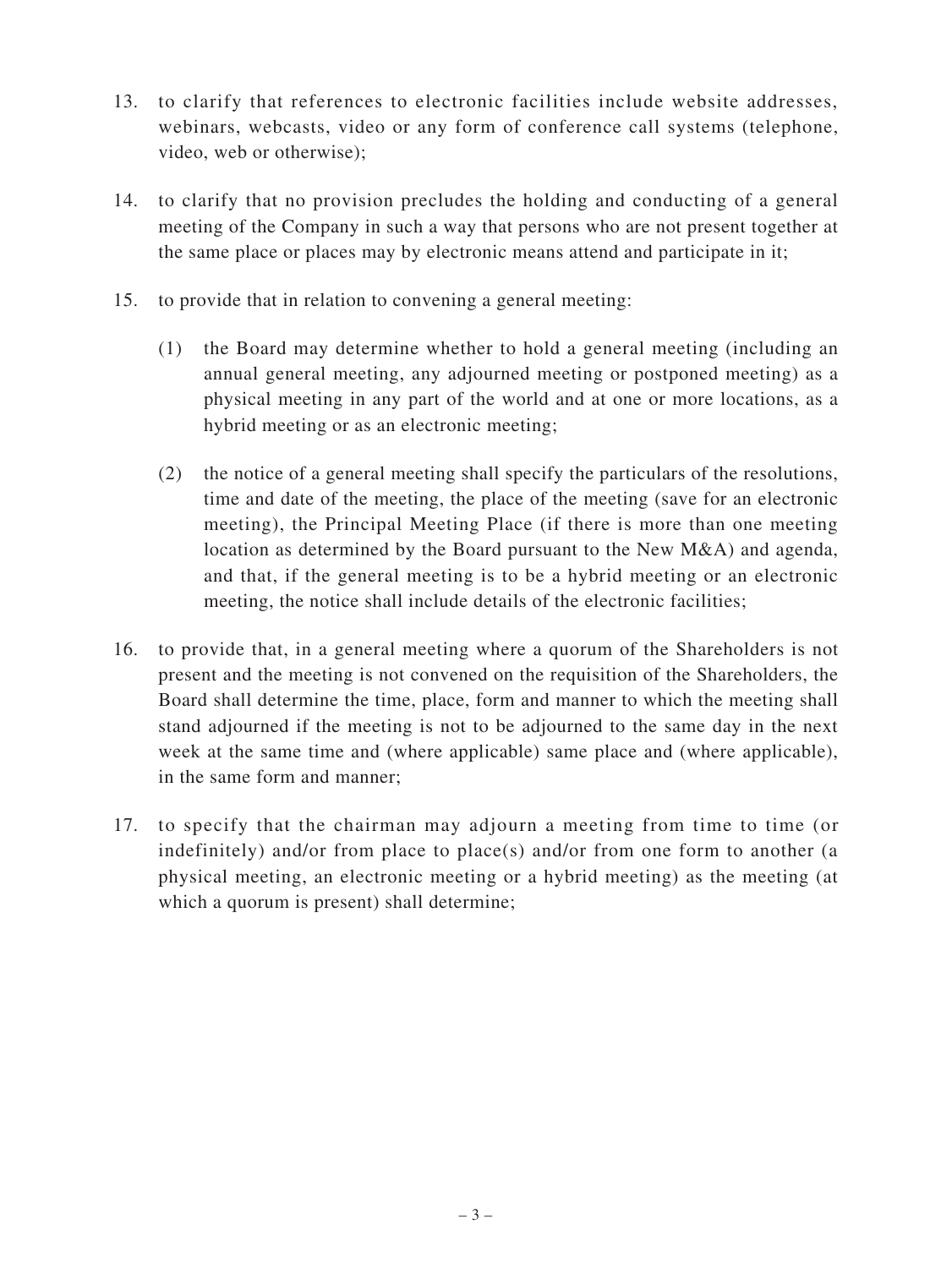- 18. to provide the following in relation to the Shareholders' attendance at general meetings:
	- (1) to allow the Board to arrange for persons entitled to attend a general meeting to do so by simultaneous attendance and participation by means of electronic facilities at such location or locations ("**Meeting Location(s)**") determined by the Board;
	- (2) where a Shareholder is attending a Meeting Location and/or in the case of a hybrid meeting, the meeting shall be treated as having commenced if it has commenced at the Principal Meeting Place;
	- (3) any Shareholder or proxy attending in such way or participating in an electronic meeting or a hybrid meeting by means of electronic facilities is deemed to be present at and shall be counted in the quorum of, and be entitled to vote at, the meeting;
	- (4) failure (for any reason) of the electronic facilities or communication equipment, or any other failure in the arrangements for enabling those in a Meeting Location other than the Principal Meeting Place to participate in the business for which the meeting has been convened or in the case of an electronic or hybrid meeting, the inability of one or more Shareholders or proxies to access electronic facilities, shall not affect the validity of the meeting or the resolutions passed provided a quorum is present throughout the meeting;
	- (5) all persons seeking to attend and participate in an electronic meeting or a hybrid meeting shall be responsible for maintaining adequate facilities to enable them to do so; and
	- (6) if any of the Meeting Locations is not in the same jurisdiction as the Principal Meeting Place and/or in the case of a hybrid meeting, the provisions of the New M&A concerning the service and giving of notice for the meeting, and the time for lodging proxies, shall apply by reference to the Principal Meeting Place;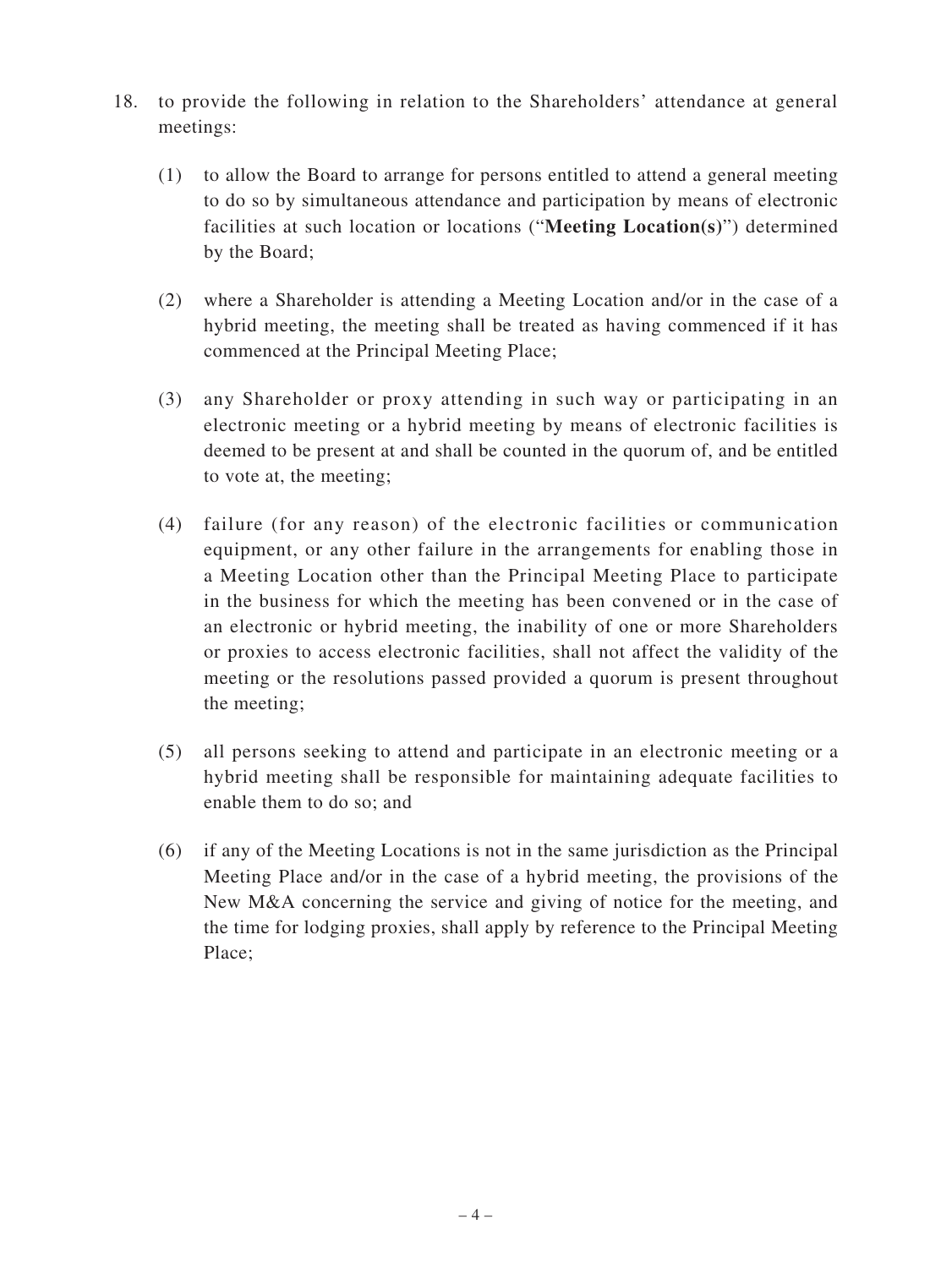- 19. in relation to the power of the Board and the chairman of the meeting to make arrangements for managing attendance and/or participation and/or voting at the Principal Meeting Place, any Meeting Location(s) and/or participation in an electronic meeting or a hybrid meeting by means of electronic facilities:
	- (1) if it appears to the chairman of the general meeting that the electronic facilities have become inadequate for the meeting, or it is not possible to give all persons entitled to do so a reasonable opportunity to communicate and/or vote at the meeting or secure the proper and orderly conduct of the meeting, then the chairman may, in his/her absolute discretion, interrupt or adjourn the meeting (including adjournment for indefinite period). All business conducted at the meeting up to the time of such adjournment shall be valid;
	- (2) the Board and the chairman of the meeting may make any arrangement for and impose any requirement or restriction appropriate to ensure the security and orderly conduct of a meeting; and
	- (3) the Directors may, subject to certain notification requirements, change and/ or postpone the meeting to another date, time and/or place and/or change the electronic facilities and/or change the form of the meeting without approval of the Shareholders if the Directors consider it is inappropriate or impracticable to hold the general meeting;
- 20. to clarify that a physical meeting may also be held by means of such telephone, electronic or other communication facilities as permit all persons participating in the meeting to communicate with each other simultaneously and instantaneously, and participation in such a meeting shall constitute presence in person at such meeting;
- 21. to clarify that in relation to voting at any general meeting:
	- (1) a resolution put to the vote of a meeting shall be decided by way of a poll, save that in the case of a physical meeting, the chairman of the meeting may in good faith, allow a resolution which relates purely to a procedural or administrative matter to be voted on by a show of hands in which case every Shareholder present in person or by proxy(ies) shall have one vote provided that where more than one proxy is appointed by a Shareholder which is a clearing house (or its nominee(s)), each such proxy shall have one vote on a show of hands;
	- (2) votes (whether on a show of hands or by way of poll) may be cast by such means, electronic or otherwise, as the Directors or the chairman of the meeting may determine;